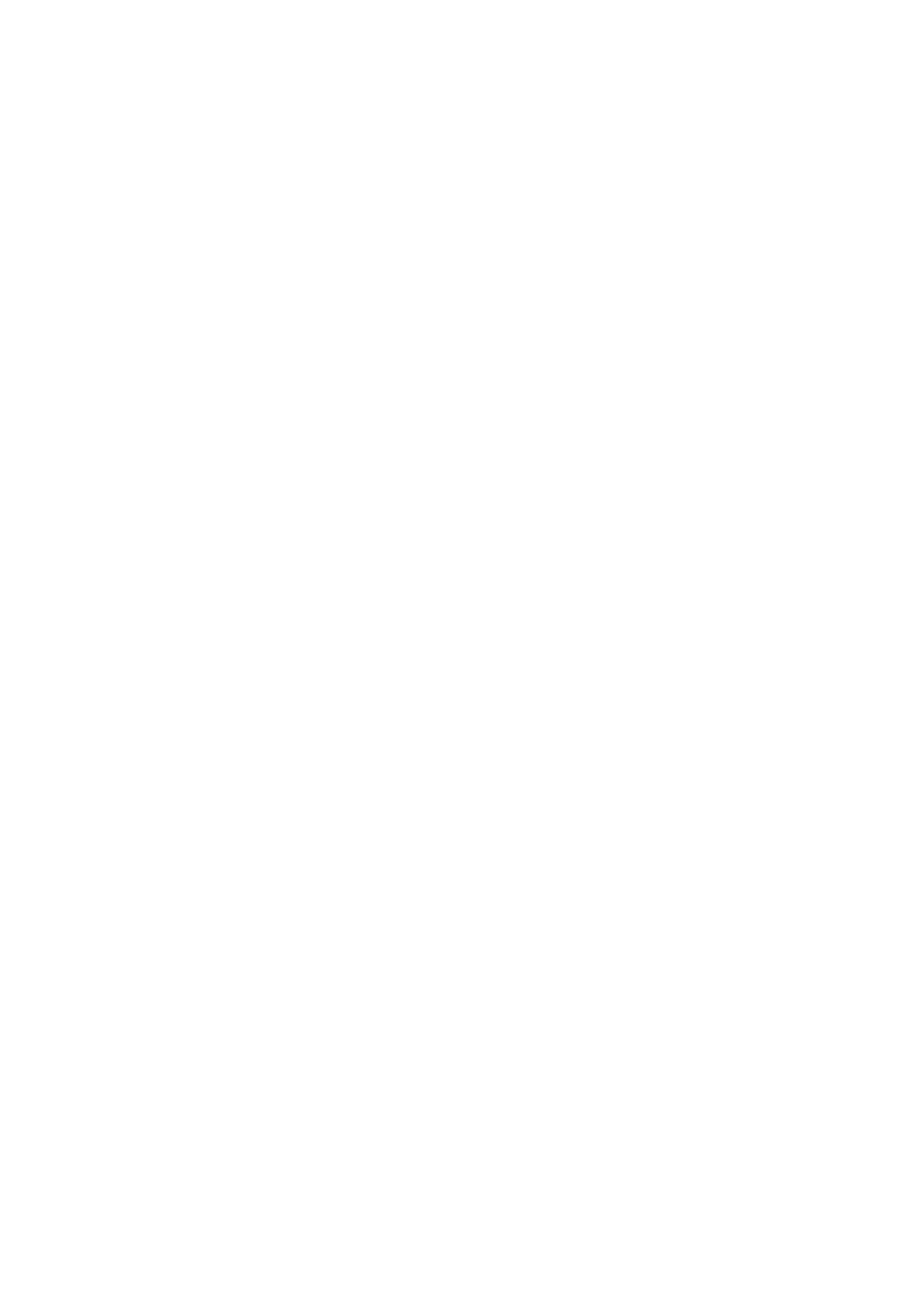# 転入して、区役所での手続き(1)住民登録 (2)国民健康保険 (3)国民年金

# をしたあと、家に届く(郵送される)書類

The documents to be mailed after procedures (resident registration etc.) at ward offices

完成区役所迁入手续(如住民登记等)后会邮送至您家的资料

# (1)住民登録 の手続きをしてから

1ヵ月後くらいまで less than a month after procedure 完成手续后一个月左右

# ◆居住確認(きょじゅう かくにん Kyojyu kakunin)

Confirmation of residence 居住确认

● 内容:その住所に住んでいることを確かめるハガキ

→郵便物を配達して良いか、確認するため

 Contents:A mail for confirming your residence at the address for posting. 内容:确保您居住于现住址的明信片。为了确认邮件能否送达。

- 送り元: 郵便局 Sender: post office 送信人: 邮局
- 対応:必要事項を書き込んで送り返す。 How to correspond: Send back with required items filled in. 应对方法:填写好必填事项后寄回

# (2)国民健康保険 の手続きをしてから

about a month after procedure **大约一个月后**

◆国民健康保険(こくみん けんこうほけん Kokumin Kenko Hoken)

National Health Insurance=NHI 国民健康保险

# ① 納入通知書(のうにゅう つうちしょ Nonyu tsuuchisho)

The NHI Premium Payment Notice 缴费通知书

 内容:国民健康保険の保険料をいくら、どのようにはらうか、を知らせる紙。 1年分を(6月から)10回に分けて支払う。

 Contents: Notice regarding NHI premiums and how to pay The annual payment has to be paid in 10 times from June. 内容:国民健康保险的保费金额及缴纳方法的通知书

- 送り元:国民健康保険の手続きをした区役所 Sender: the ward office in which your NHI procedure was done. 送信人:您办理国民健康保险的区役所
- 対応:この紙に書いてある指示にしたがって保険料を支払う。

そのときは同封の②「納付書(のうふしょ)」を使う。 How to correspond: Pay insurance premiums by the way indicated in the notice, using  $\mathcal{D}^n$  *Nofusho*", Payment Slip enveloped together. 应对方法:根据通知书上的指示缴纳保险。缴费时,使用同一邮件送达的②缴费单。

居住確認(例) Confirmation of residence (sample) 居住确认(例)

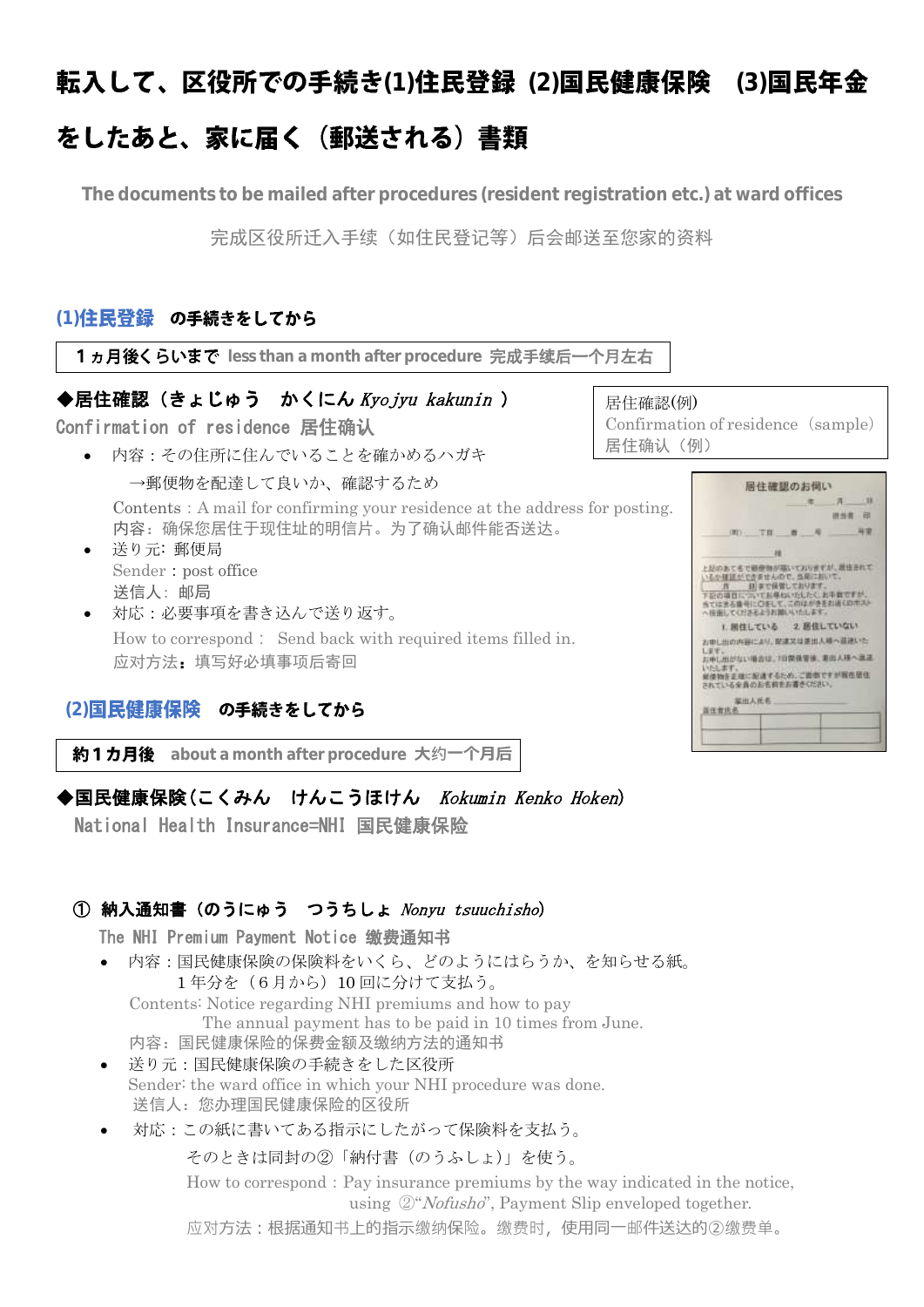| 606-8111<br>京都行を登び                                                                                            | 苹成 31 年度 · 唐天留质保护料路人 (友美) · 速知道<br>黄 特別 救収 認 始 (序止) 通知書<br>したかぞ、温加しさす。<br>工業<br><b>由用 1日目</b><br>これからの看収方面                                                          | 20165<br>顶長                                  |
|---------------------------------------------------------------------------------------------------------------|---------------------------------------------------------------------------------------------------------------------------------------------------------------------|----------------------------------------------|
| 6-2025-05984<br>3101<br><b>THE OWNER</b><br>لطلاقتها مقرط وكوكو فرطب التقاط والطاط فلطط فللمطلب<br>#14-005984 | 142021 電話の 世界新規 (前日期)<br>美区语气范外星期<br>187390 #<br><b>Color</b><br>能固果<br>しぜいただく<br>直接诊断指挥。<br>光笔器<br>12年分前数千支が水爆光保険所(102年から66度までの年<br>Particle 生物に就職されます。 ウオ甘油Cなります。 | 日本ボデオ<br>信用品<br>森田町での予知者<br>14-005984-023933 |
| 21平度の実験料理を決定しました。                                                                                             |                                                                                                                                                                     |                                              |
| お知らせはこちらと記載しています。                                                                                             |                                                                                                                                                                     |                                              |

#### (表面 front page 表面 )

| <b>BARTH-</b>  | THE R. P. LEWIS<br>- 95 |     |             |  |          |            |  |                   |     |        |  |            |       |                |       |       |        |      |    |  |
|----------------|-------------------------|-----|-------------|--|----------|------------|--|-------------------|-----|--------|--|------------|-------|----------------|-------|-------|--------|------|----|--|
|                | の数                      | 090 |             |  |          |            |  |                   |     |        |  |            |       |                |       |       |        |      |    |  |
|                |                         | UU  | 19090       |  | 1870G    |            |  | 18700 18760 18700 |     | 18Zadf |  |            | 18700 |                | 18700 |       | 18700  |      |    |  |
|                |                         |     |             |  |          | <b>B.A</b> |  |                   | AB. |        |  |            |       |                |       |       | 汽打 行 费 | 日報番号 |    |  |
| regali<br>(FL) |                         |     |             |  |          |            |  |                   |     |        |  |            |       |                |       |       |        |      |    |  |
|                |                         |     |             |  |          |            |  |                   |     |        |  |            |       |                |       | 转变整组度 |        |      | ** |  |
| m              |                         |     |             |  |          |            |  |                   |     |        |  |            |       |                |       |       |        |      |    |  |
|                |                         |     |             |  | 上高河      |            |  |                   |     |        |  |            |       | <b>RICHAGO</b> |       |       |        |      |    |  |
|                |                         |     |             |  |          | 日本日本       |  |                   |     |        |  |            |       |                |       |       |        |      |    |  |
|                |                         |     | 台灣          |  | ******** |            |  | 9096005           |     |        |  | 88<br>$+1$ |       |                |       |       |        |      |    |  |
|                |                         |     |             |  |          |            |  |                   |     |        |  | 88-69<br>超 |       |                |       |       |        |      |    |  |
|                |                         |     | 作便<br>$-21$ |  |          |            |  |                   |     |        |  |            |       |                |       |       |        |      |    |  |
|                |                         |     | 合義<br>- gr  |  |          |            |  |                   |     |        |  |            |       |                |       |       |        |      |    |  |

(中面 inside 内面 )

**CONT TEXAPPLE (NLC) EXCEPTION** 

# ② 納付書(のうふしょ Nofusho)

The NHI Premium Payment Notice (sample)

#### Payment Slip 缴费单

納入通知書(例)

国民健康保险缴费通知书 (例)

 内容:国民健康保険のお金をはらうための紙。 Contents: The form for paying NHI premiums. 内容:支付国民健康保险费的缴费单

> 納付書(例) Payment Slip

缴费单

 送り元:国民健康保険の手続きをした区役所 Sender: the ward office in which your NHI procedure was done. 送信人:您办理国民健康保险的区役所

| 1.08                                |            | wallogam is         | nellegga in |
|-------------------------------------|------------|---------------------|-------------|
|                                     | 31 01 00 1 |                     |             |
| 8142025200120410003131000100000119  |            | 12520013            |             |
| 87200011010200000000000000000000000 |            | 38 TA 18<br>8760904 | 31V090      |
|                                     |            |                     |             |
| <b>TT/DELADOR</b>                   |            | 知らな症を病かします。         | $f_0$ 10    |
|                                     | #1927      |                     |             |
|                                     |            | 1.1.1               | East.<br>ă  |
| 22<br>us a blind ibn                |            |                     |             |
| ミトミノのあい地球を事務センター 下はトレルニース入室         |            |                     |             |

 対応:この紙を銀行・郵便局・コンビニなどに 持って行き、その保険料をはらう。

How to correspond: Pay the premiums by taking the slip with you to

a bank, a post office, or a convenience store.

应对方法:持缴费单去银行、邮局或便利店缴纳保费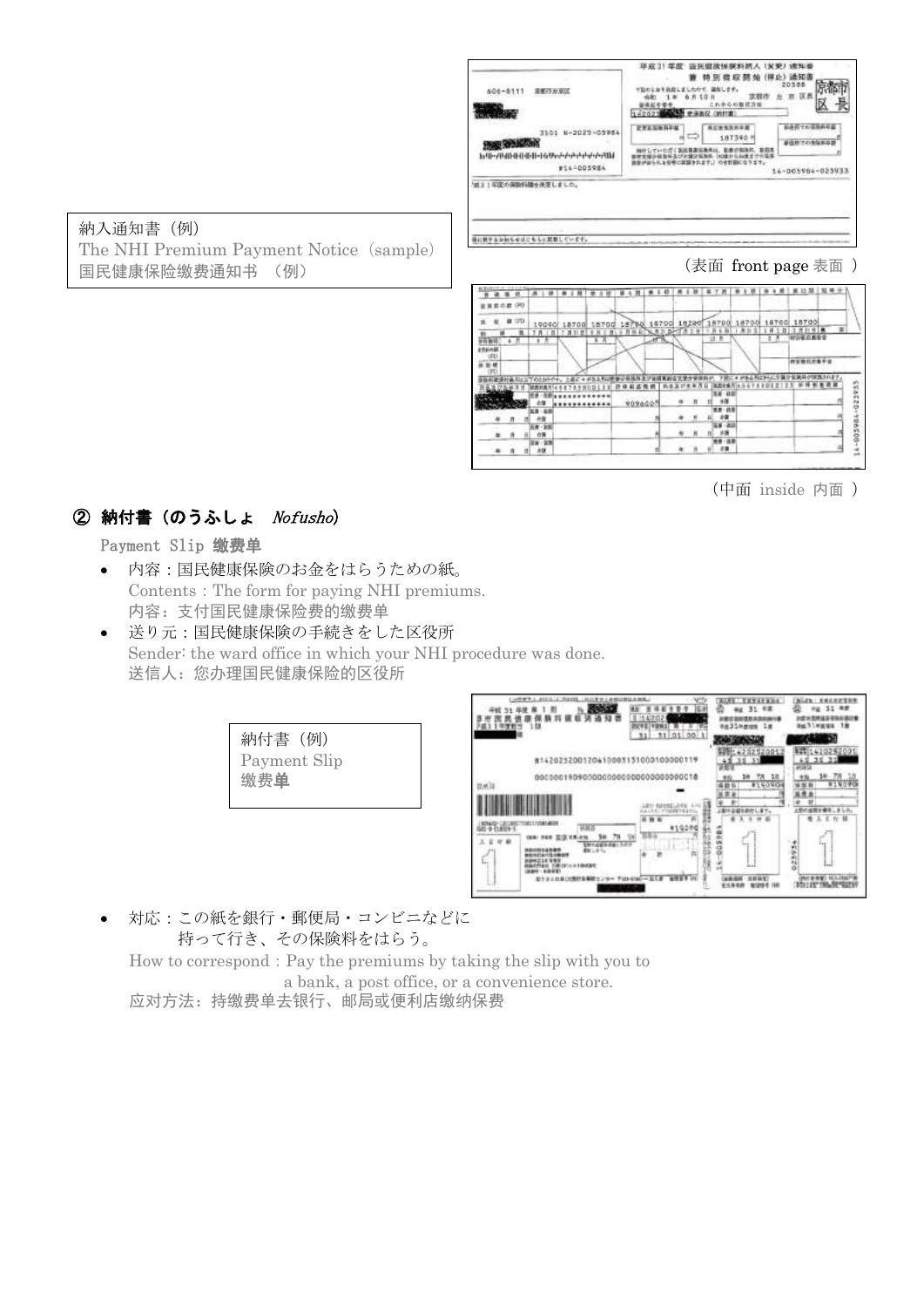# 年に数回:3~4月頃,9~10月頃,2月頃に送られる delivered several times a year. 每年会寄送数次给您。



 送り元:国民健康保険の手続きをした区役所 Sender: the ward office in which your NHI procedure was done. 送信人:您办理国民健康保险的区役所

l,

 対応:(当てはまる場合)「無収入」「学生」等にチェックし送り返す。 How to correspond: Return it with the status applied to you, like "no income" or "student" etc., checked in the form 应对方法:勾选符合您现状的选项,如"无收入"、"学生"等。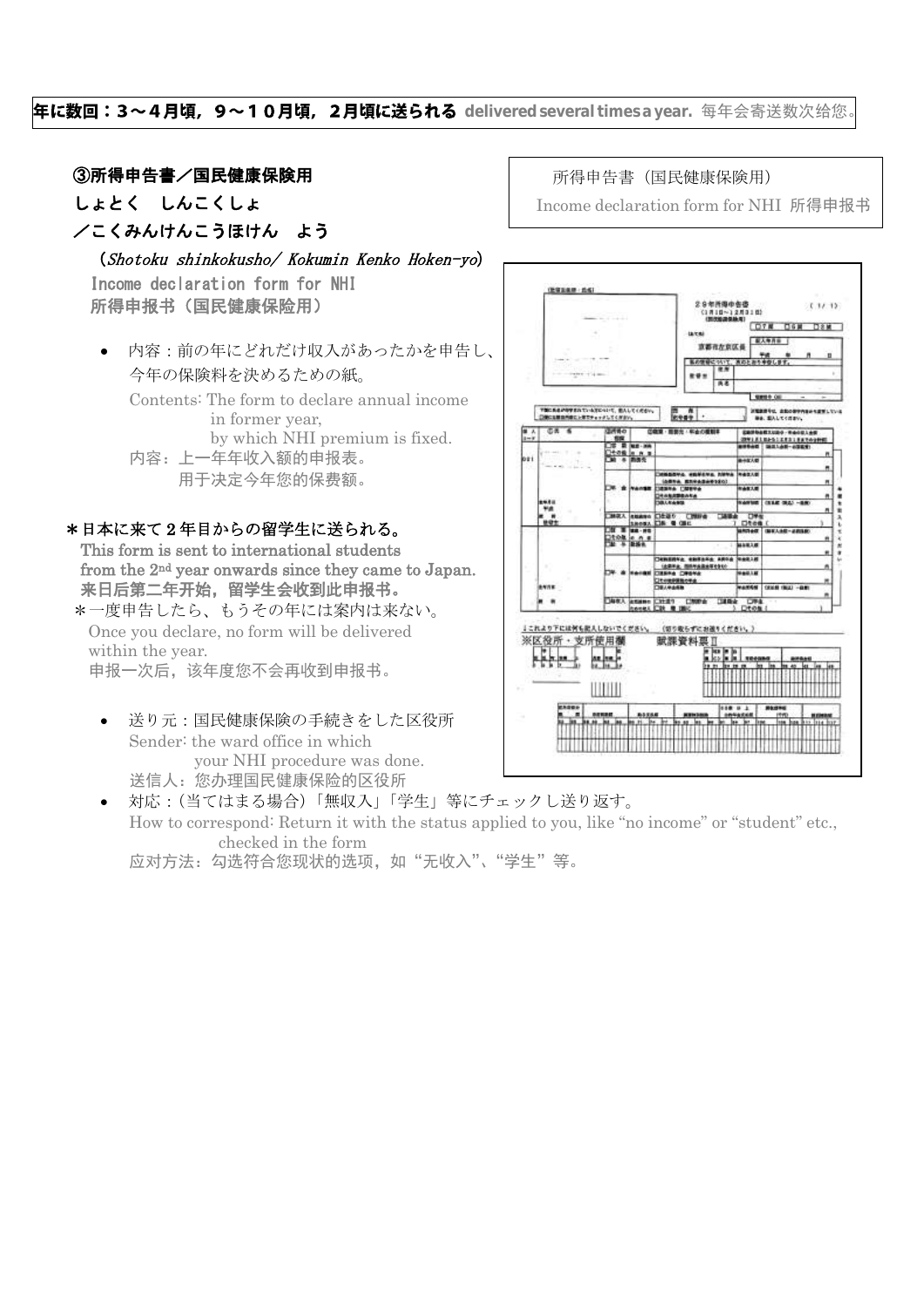

 Issued for applicants until the end of March 2022, being valid after April. 交付给在 2022 年 3 月中旬之前加入年金的人,且 4 月之后也生效

## 基礎年金番号通知書 Basic Pension Number Notice 养老金证



年金手帳 Pension Handbook 养老金证



# ② 国民年金保険料納付案内書(こくみんねんきんほけんりょう のうふ あんないしょ

### "Kokumin Nenkin Hoken-ryo Nofu Annaisho")

Contribution payment notice for National Pension Premiums=NPP 国民养老保险费缴费指导手册



|                                    | 1 Elizabeth & K. Louis                                                                                                                                                                                                                                                                                                                                                                                                                                                                                                                                                                                                                                                                                                                                                                          | <b>MORRADO</b>                                                                                                                                                                                                                                                                                                                                                                                                                                                                                                                                                                                                                                                                                                                                                                                                                   |
|------------------------------------|-------------------------------------------------------------------------------------------------------------------------------------------------------------------------------------------------------------------------------------------------------------------------------------------------------------------------------------------------------------------------------------------------------------------------------------------------------------------------------------------------------------------------------------------------------------------------------------------------------------------------------------------------------------------------------------------------------------------------------------------------------------------------------------------------|----------------------------------------------------------------------------------------------------------------------------------------------------------------------------------------------------------------------------------------------------------------------------------------------------------------------------------------------------------------------------------------------------------------------------------------------------------------------------------------------------------------------------------------------------------------------------------------------------------------------------------------------------------------------------------------------------------------------------------------------------------------------------------------------------------------------------------|
| <b>STATE</b><br>481<br><b>HORA</b> | ** ************<br><b>COLLECT</b><br><b>BA 1.88</b><br>111111<br><br>$\frac{1}{2} \left( \frac{1}{2} \right) \left( \frac{1}{2} \right)$<br>******<br>$100 - 440 + 5$<br>$\frac{1}{2}$<br>$1.4 +$<br><b>ALL</b><br>東京作業にま<br>2. 世界に最小の時間の日本を入れ、専門書店、日本「作品集」で展示している中、また、一                                                                                                                                                                                                                                                                                                                                                                                                                                                                                                                        | SEVERESIA LOROSIA (2010) PALESTYL<br><b>HELES</b><br><b>BELL 1999</b><br>1 <b>1979</b><br>20100<br>press.<br>2011<br>$\rightarrow$<br>m<br>m<br>≖<br>T<br>100000111111<br>÷<br><b>GALLANTING</b><br>18.9<br>1489<br>$-1$<br>- 3<br>m<br>TRT.<br>÷<br>$-100$<br><b>FOR ASSISTANCE</b><br>19.9<br>188<br>$\overline{\phantom{a}}$<br>$\overline{\phantom{a}}$<br>76<br>-1979<br>w<br>÷<br>v<br>100904-0100<br>T<br>÷<br>18.9<br>496.95<br>198<br>110104010011000<br>1981<br>は上の基準格の多も、動物系統のなごとができる集構以上がある必要です。<br>当初、重要提供学校中であるいの合作基準関係、基本のの提供書で開発してください。<br>200223-0<br>colored by the bank party<br>The Controller<br>10010-001<br>100 0100 0<br><b>COLLEGE</b><br><b>CARLA GO IBY</b><br>11124-141-141<br><b>Month</b> G<br>11.14.1<br>8.18<br>$E - E$<br>x<br>x<br><b>Address</b><br>v<br>---<br><b>WIND</b><br>₩<br>$\bullet$ |
| -<br><br>重<br>$\sim$               | a british dealers are<br>MARKETING CARD IN<br>約5萬に定置されている金額の金額約を出すで、金額機構、新規数 1011 17:00:27:00<br>ストアイロー事件制作予備するそください。<br>Electromatic<br>化多重性能的 化离子性素 化离开的间 计数据控制 化高频振荡电路 计编程控制程序<br>「はしかんましままとアヤは、実際や身前をも無料を実施す。<br>WELF-RESERVED FOR MINE MANUFACTURE OF THE<br>THE RESIDENCE IS NOT THE RESIDENCE OF THE RESIDENCE OF THE RESIDENCE OF THE RESIDENCE OF THE RESIDENCE OF THE RESIDENCE OF THE RESIDENCE OF THE RESIDENCE OF THE RESIDENCE OF THE RESIDENCE OF THE RESIDENCE OF THE RESIDENCE<br>SCI 60001110000180001 TATTILLY PIERRAILMENDER<br>■電話検討ストネスールスマットサビ検索を実施す。<br>事件事をはず小説をいての事にもも、 MODをもくした者か、 予約のパルスの意味である。<br>日本語集: MODELは最初でも「実施の方法」をはくの作品を解決した状況のことです。<br>TTL2000BALL REVAILED IN LEIG. THE TEST TO CERL.<br>有各方键量, CASBOHARS:■甲卡路站, R.R.C.AGAAL, CLAN 8:075, CTT B (17:01)。 | -entrance                                                                                                                                                                                                                                                                                                                                                                                                                                                                                                                                                                                                                                                                                                                                                                                                                        |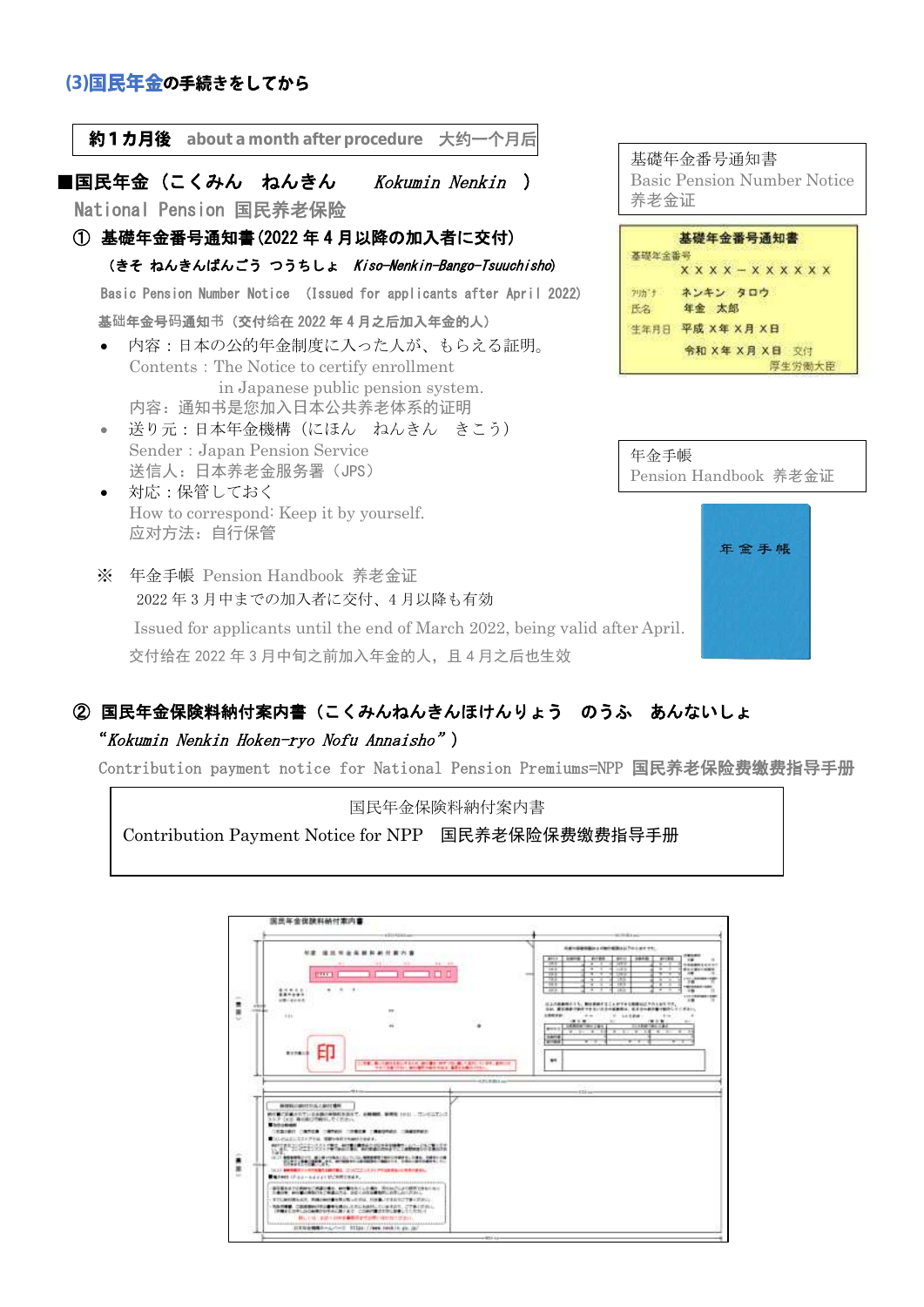- 内容:あなたの「国民年金保険料」の金額と、お金のはらい方を説明する紙 Contents: Notice of national pension premiums and how to pay 内容:该指导手册里有您的国民养老保险保费金额以及支付方法
- 送り元:日本年金機構(にほん ねんきん きこう) Sender: Japan Pension Service 送信人:日本养老金服务署(JPS)
- 対応:保管しておく How to correspond: Keep it by yourself. 应对方法:自行保管

# ③ 国民年金保険料納付書(こくみんねんきん ほけんりょう のうふしょ

"Kokumin Nenkin Hoken-ryo Nofusho" )Payment Slip for NPP 国民养老保险费缴费单



- 内容:「国民年金保険料」を払うための紙 Contents:The form for paying National Pension Premiums 内容:支付国民养老金保险费
- 送り元:日本年金機構(にほん ねんきん きこう) Sender: Japan Pension Service 送信人: 日本养老服务署 (JPS)
- 対応:保管しておく How to correspond: Keep it by yourself. 应对方法:自行保管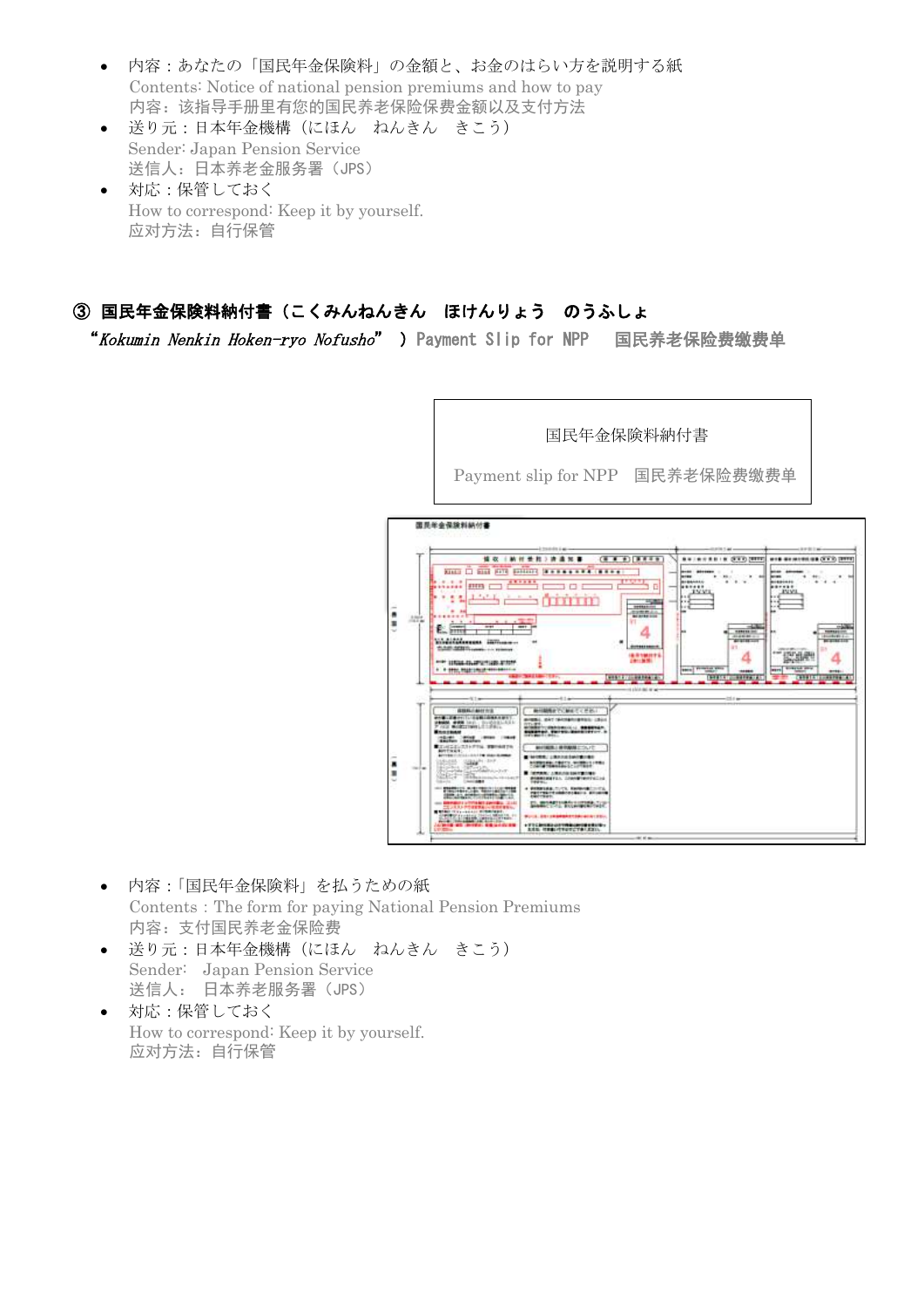# 【重要 The important notes 重要事项】

●学生証があり、区役所で「学生納付特例制度(がくせい のうふ とくれい せいど)」に申し込んだ人 Applicants for "Special Payment System for Student" of National Pension with student's ID card 持学生证,申请加入学生缴纳特例制度的申请者

●学生証がなく、区役所で「免除・納付猶予(めんじょ・のうふゆうよ)」の申し込みをした人 Applicants of "contribution exemption system or payment postponement system", who have not got Student's ID card yet.

无学生证,申请加入保费豁免制度或针对低收入人士的延迟缴纳制度的申请者

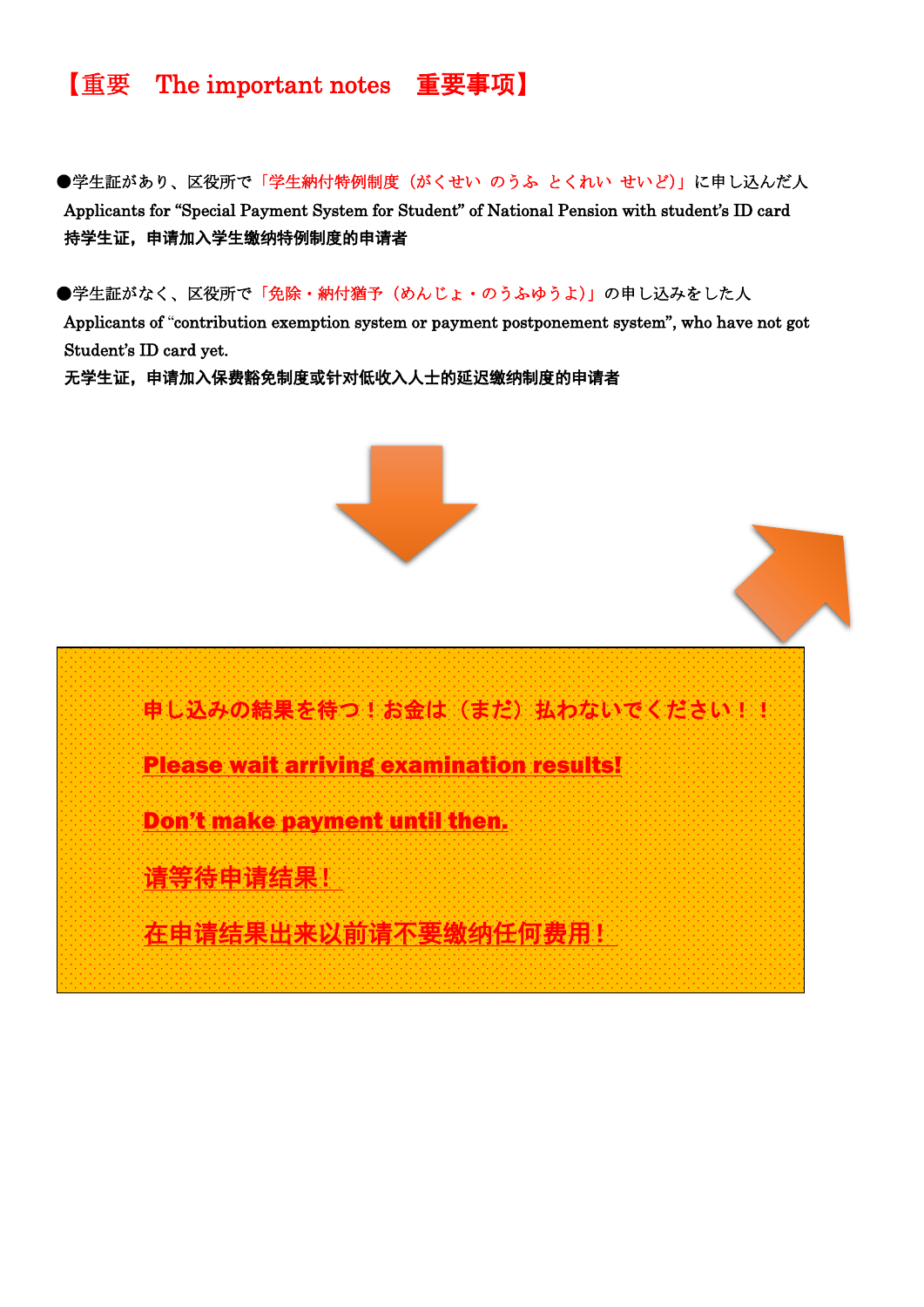#### $2 \sim 3$  ヶ月後 about 2 or 3 months after procedure

# ④ -1 学生納付特例申請の 結果通知(がくせい のうふ とくれい しんせい の けっかつうち)

#### Gakusei Nohu Tokurei Shinsei no Kekka Tsuuchi)

 **Result notification of application for Special Payment System for Student (postcard)** 加入学生缴纳特例制度的申请结果通知(明信片)

#### 学生納付特例申請の結果通知

results notification 学生缴纳特例申请的申请结果通知

<「承認」の場合の文面 notice of approved case 申请通过的通知内容>

- 内容 : 「学生納付特例制度」を申し込んだ結果を知らせる ┃ **国民年金保険料学生納付特例** ハガキ Contents: Results notification for application for special payment system for students 内容:学生缴纳特例制度申请结果的通知(明信片)
	- 送り元 : 日本年金機構(国) Sender: Japan Pension Service 送信人:日本养老金服务署(JPS)
	- 対応 How to correspond 应对方法:

【重要 The Important notes 重要事项】 | 令和 年 月までです。

「承認(しょうにん)します」とあればお金は払わなくてよい。 "Sho-nin shimasu"(approved) : No payment required "承認(しょうにん)します":无需缴纳任何费用 「却下(きゃっか)します」とあればお金を払う必要がある。 "Kyakka shimasu"(dismissed): Payment required

**"却下(きゃっか)します":**需要缴纳费用

\*ハガキは保管しておく。Keep the notice by yourself.

自行保管明信片通知。

申請承認通知書 国民年金保険料学生納付特例の 申請を承認しました。 承認期間は 令和 年 月から

日本年金機構理事長

………

 $\mathbb{R}$ 

#### 国民年金保険料学生納付特例 通知ハガキ(例)

Sample of a notice 国民养老保险费学生缴纳特例的通知明信片(例)

| 基礎年金番号                                                                   |                                                                                          |        |                |                                                     |  |
|--------------------------------------------------------------------------|------------------------------------------------------------------------------------------|--------|----------------|-----------------------------------------------------|--|
|                                                                          |                                                                                          |        |                | 学生納付特例が承認された方へ                                      |  |
|                                                                          |                                                                                          |        |                | 一大切なお知らせー                                           |  |
|                                                                          |                                                                                          |        | $\blacksquare$ | 【承認期間について】                                          |  |
|                                                                          | 日本年金機構理器長                                                                                |        |                | 承認期間は年度ごととなります。 箱年の申請が必要です。                         |  |
|                                                                          |                                                                                          |        |                |                                                     |  |
|                                                                          |                                                                                          |        |                | 【年金額などの反映について】                                      |  |
|                                                                          |                                                                                          |        |                | 米認期間は老齢基礎年金を受けるための資格期間には寛入されま<br>すが、年少額には反映されません。   |  |
|                                                                          | 国民年金保险料学生纳付特例申請承認通知書                                                                     |        |                |                                                     |  |
|                                                                          | 国務年金保険料学生納付特例の中語を来記しました。来記期間は                                                            |        |                | 【追納について】                                            |  |
| 肩から                                                                      |                                                                                          | 月までです。 |                | 承認期間については、その期間から10年以内であれば、さかのぼっ                     |  |
|                                                                          |                                                                                          |        |                | て保健科を納付することができます(詳細はウラ面へ)。                          |  |
|                                                                          |                                                                                          |        |                |                                                     |  |
| $\equiv$                                                                 |                                                                                          |        |                | 【障害基礎年金・遺族基礎年金について】                                 |  |
|                                                                          |                                                                                          |        |                | 承認期間中に初診月がある病気や事故で障害が残ったときは、障                       |  |
|                                                                          | きほここの床帯があったこと                                                                            |        |                | 実基礎集会を受けることができます。<br>また、問題関中に被保険者がお亡くなりになった場合で、その被保 |  |
| (株方理生 (支) 馬内) に書を請求できます。また、その決定に不理がある                                    | UP TO BE AN ATTITUDADE ON THE RAINER TO . AND THE TOWER ITS TREATMENT OF THE PART OF THE |        |                | 検者によって生計を維持されている遺族び子のある配偶者」「子」)                     |  |
| ときは、決定書の様子が強がされたきの番号から相互して2か月以内に社会<br>香命 (事生労働連内) に再審査確定できます。            |                                                                                          |        |                | がいる場合は、遺族基礎年齢を受けることができます。                           |  |
| なお、この決定の改革の類えは、審査論者の決定を組ん除でないと、<br>でを実せるが、実業権更があった意外のどかは不明治」でも実施院式の6     |                                                                                          |        |                |                                                     |  |
| がないときや、この決定の執行等による美しい情報を選けるため気象のも<br>があるとき、ての作品はな場合があるときは、審査課状の決定を締なくても  |                                                                                          |        |                | 【学生でなくなった場合について】                                    |  |
| 護殿できます。この新えは、富貴類求の決定(再業更整定をした場合には、<br>当該演座及は社会保護審査会の業実。以下同じ。)があったことを知った百 |                                                                                          |        |                | 承認期間中に学生でなくなった場合は、「学生納付特例不該当單」                      |  |
| から互か月以内に、日本年金事情を被告として経緯できます。ただし、理解<br>として、電話算式の決定の自から1枚を経過すると新えを構起できません。 |                                                                                          |        |                | 市(区)役所または町村役場に提出してください。                             |  |
|                                                                          |                                                                                          |        |                |                                                     |  |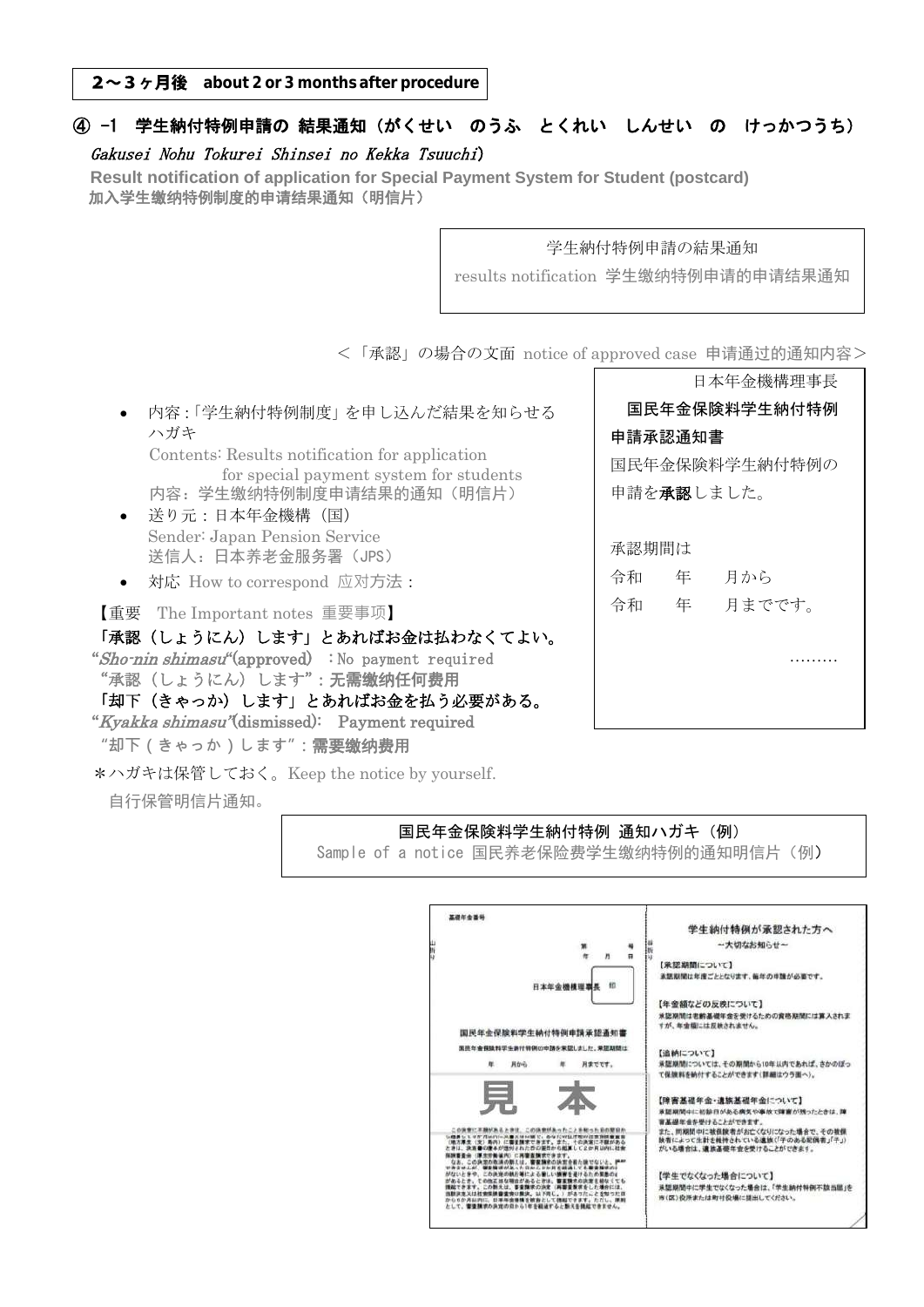# ④-2 免除・納付猶予申請の結果通知(めんじょ・のうふ ゆうよしんせい の けっかつうち)

# Menjo-Nohu Yuyo Shinsei no Kekka Tsuuchi

**Result notification of application for**

"**Contribution exemption system or payment postponement system"**

加入保费豁免制度或低收入人士延迟缴纳制度的申请结果通知(明信片)

|                                                                                                                        | results notification 结果通知 |                        |               |                |                 |
|------------------------------------------------------------------------------------------------------------------------|---------------------------|------------------------|---------------|----------------|-----------------|
| <「承認」の場合の文面(例)notice of approve d case 申请通过的通知内容>                                                                      |                           |                        |               |                |                 |
|                                                                                                                        |                           |                        | 日本年金機構理事長     |                |                 |
| 内容:「免除・納付猶予」を申し込んだ結果を知らせるハガキ                                                                                           | 全額                        | 3/4                    | 半額            | 1/4            | 納付              |
| Contents: Results notification of application<br>for                                                                   | 免除                        | 免除                     | 免除            | 免除             | 猶予              |
| "Contribution exemption system or payment postponement                                                                 | 5                         | $\overline{4}$         | $\mathcal{S}$ | $\overline{2}$ | 1               |
| system"<br>加入保费豁免制度或低收入人士延迟缴纳制度的<br>内容:                                                                                |                           | 国民年金保険料免除・納付猶予<br>承認通知 |               |                |                 |
| 申请结果通知(明信片)<br>– 送り元:日本年金機構(にほん―ねんきん―きこう)<br>Sender: Japan Pension Service                                             |                           | 申請書の上記の審査希望順で          |               |                |                 |
| 送信人: 日本养老金服务署 (JPS)<br>対応 How to correspond 应对方法:<br>$\bullet$                                                         |                           | 申請のあったものについて           |               |                | 審査した結果、以下の免除または |
| 【重要 The Important notes 重要事项】                                                                                          |                           | 納付猶予申請を承認します。          |               |                |                 |
| 「承認(しょうにん)します」とあればお金は払わなくてよい。<br>"Shornin shimasu" (approved) : No payment required<br>"承認(しょうにん)します":无 <b>需缴纳任何费用</b> |                           | (例)納付猶予                |               |                |                 |
| 「却下(きゃっか)します」とあればお金を払う必要がある。                                                                                           | 令和                        | 年                      | 月から           |                |                 |
| "Kyakka shimasu"(dismissed): Payment required<br>"却下(きゃっか)します":需要缴纳费用                                                  | 令和                        | 年                      | 月まで           |                |                 |
| *ハガキは保管しておく。Keep the notice by yourself.<br>自行保管明信片通知。                                                                 |                           |                        |               |                |                 |

免除・猶予申請の結果通知